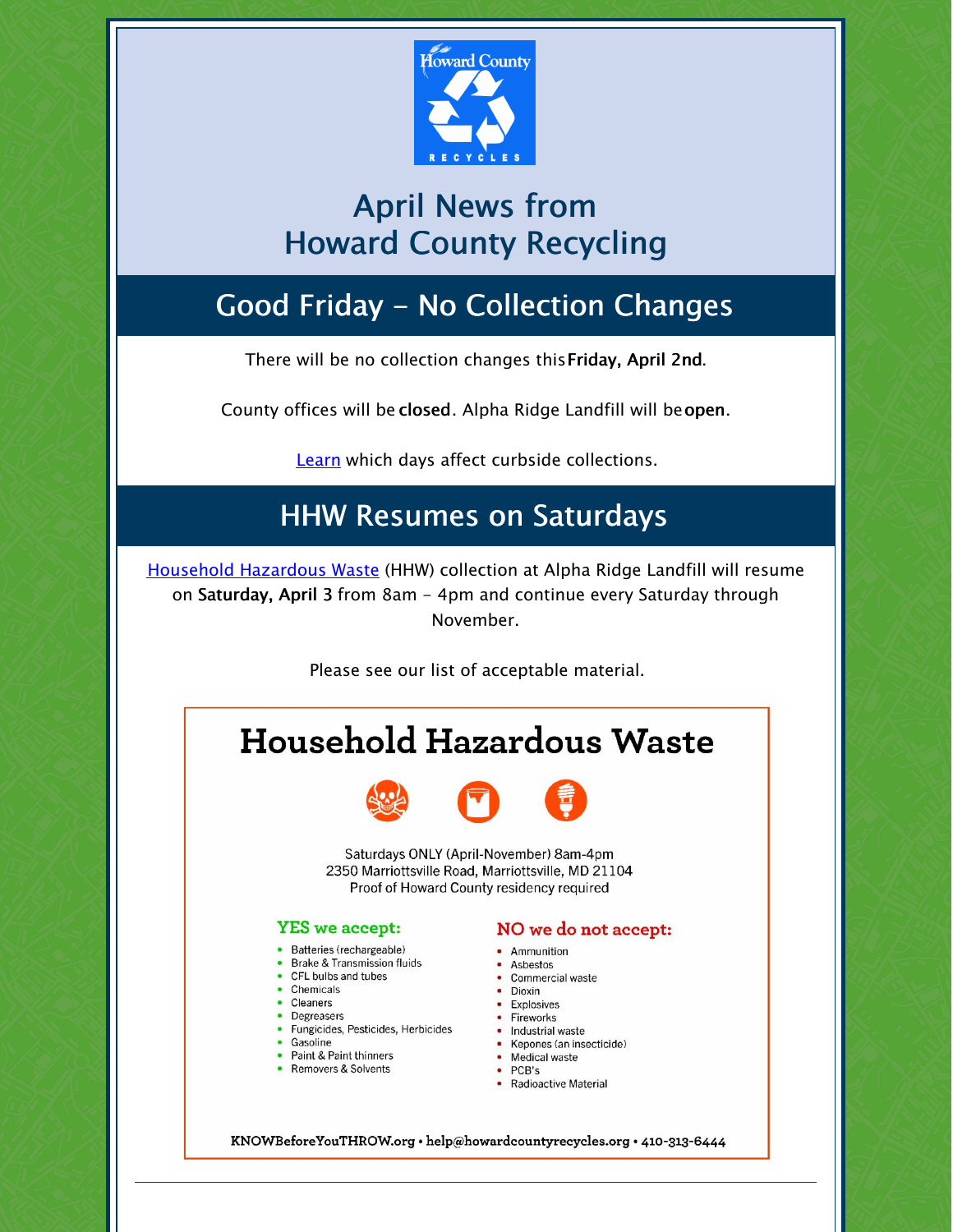

Join us Saturday, April 10th for our native plant sale & shredding event. Sign-up for rain barrel & compost bin giveaways on our [website](https://www.howardcountymd.gov/Departments/County-Administration/Community-Sustainability/GreenFest) while supplies last!

## Spring Shredding Events

The County will be holding two shredding events this spring.

- Saturday, April 3rd at Howard Community College (Lot B) from 9am 1pm (or until trucks are full)
- Saturday, April 10th at "Mini" GreenFest at Howard Community College (Lot B) from 10am - 2pm (or until trucks are full)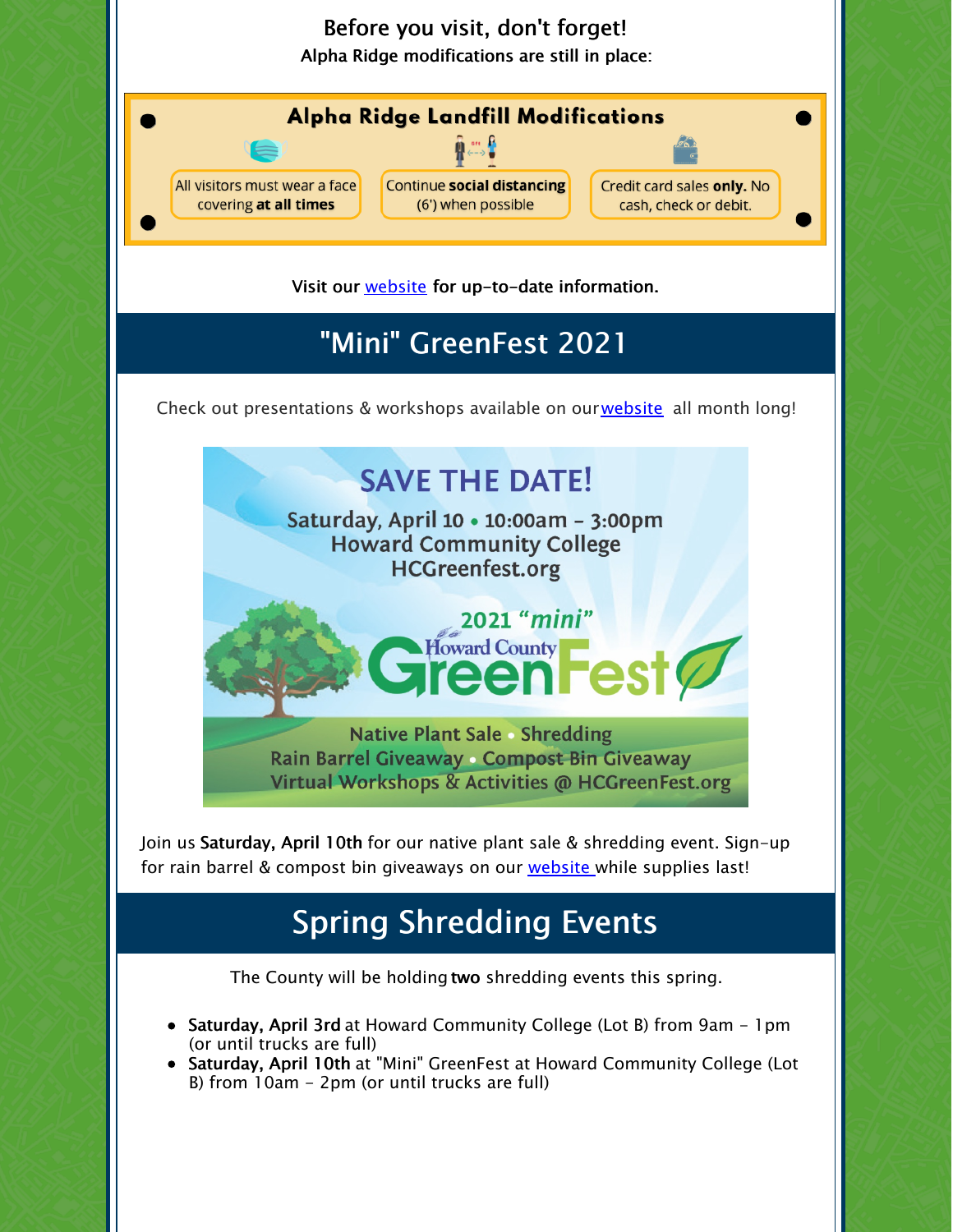# **THINK BEFORE YOU SHRED!**

# Shred only documents with sensitive information!

Shredding shortens paper fibers - recycling whole pieces keeps the fibers long, strong, and ready to be made into new paper. Improve recycling by putting non-sensitive papers straight in the recycling bin. It's easy!

Residents may bring up to three bags or boxes of paper to be shredded. Although these events will have hours, shredding will be available until trucks are full which may occur before designated ending times. Visit our [website](https://www.howardcountymd.gov/Departments/Public-Works/Bureau-Of-Environmental-Services/Recycling/Document-Shredding) for more details.

## HoCoGro

We've got our thoughts on warmer weather. As you gear up for spring, remember that HoCoGro compost, mulch and blended topsoil is available for purchase at Alpha Ridge Landfill. Check out our [website](https://www.howardcountymd.gov/Departments/Public-Works/Bureau-Of-Environmental-Services/Alpha-Ridge-Landfill/Wood-Waste-Area) for prices, delivery options and more information.



Did you know that our Feed The [Green](https://www.howardcountymd.gov/Departments/Public-Works/Bureau-Of-Environmental-Services/Curbside-Collections/Feed-the-Green-Bin) Bin program helps make the valuable soil amendment, HoCoGro compost?

Food scraps collected curbside or dropped at Alpha Ridge Landfill help make this quality product. Take part in this process—bring us your food scraps and try our compost on your lawn and gardens this spring!



### Yard Trim Collection is Underway

### Yard Trim Collection Resumed Monday, March 29



The 2021 Yard Trim season has resumed!

As a reminder, areas receiving yard trim collection must set material out in paper bags, bins or bundles. Yard trim in plastic bags will not be accepted.

Material must be out by 6am of collection day.